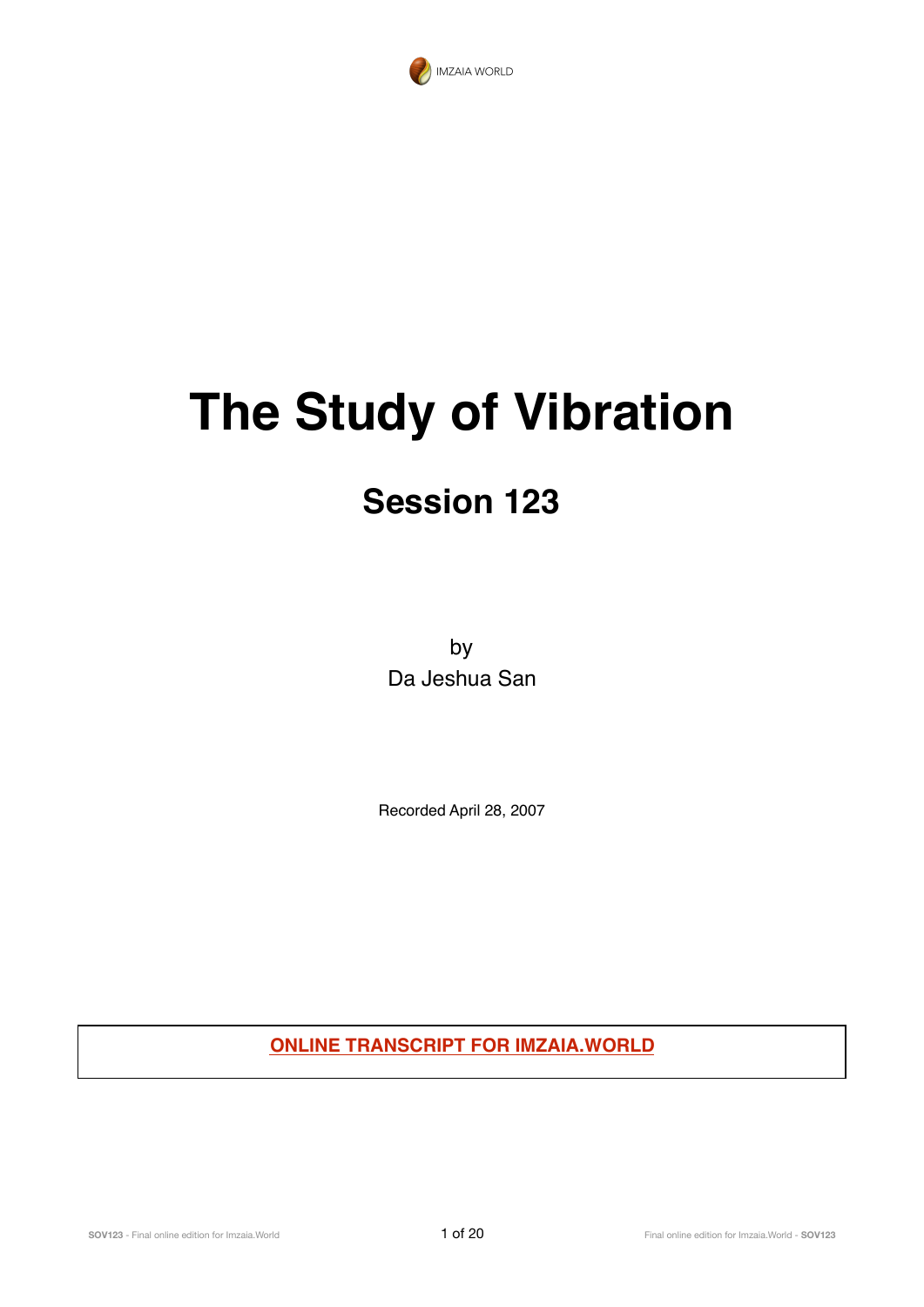

# **Session Description**

Session 123 of The Study of Vibration is an exploratory lecture presented by Da Jeshua San, who discusses the ability of the Now to lift us beyond the illusion of a three-dimensional, linear world. Illusion is everything that keeps us limited within ourselves. Duality, in turn, one of the most impactful consequences of illusion, is what keeps us away from creating our world with Love, Joy, Freedom, Truth, and Life at its base.

As such, we routinely express ourselves in our daily lives using only a very small part of the total energy being that we are. When we express ourselves from within the often narrow framework of personality that we have established for ourselves, we are separating ourselves from a large part of ourselves.

Part of the shift in human consciousness that is currently underway, is our collective evolution from personality and identity to energity, a state where we fully embrace All That We Are. It is vital, during this period of transformation, to reunite all parts of ourselves, pushing nothing away.

We are invited to leave our identity behind, yes, but this does not in any way involve giving up Who We Are. That, we can never do. But we can give up the pre-defining parameters of the expressions that we are, so as to enter the unknown, which is a major reason for any human choosing to be on Earth in this Age.

We came here to make known the unknown. The only thing we can truly lose in the process are our illusions. We have never been not whole. Jeshua explains how very simple it is. Everything that brings us Joy will lead us to our hearts. And this leads us to our passion, which leads us to why we are here. We have chosen to become a part of our own creation. No more compromising and no more running away from who we are.

This powerful talk by Da Jeshua San plunges us into the non-sensical field, far beyond linear space, into the heart of the Now.

# **Other Topics Include**

- The dark night of the soul
- Moving from ego-based thinking to energy-based thinking
- Shifting from "identity" to "energity"
- What you push away, returns to you
- What is death?
- "The Now" is a concept of time and space
- The "Third Brain" and memories
- What it means to no longer allow compromises in your life
- The Eja'i, Oja'i principle
- Moving from theory to practice
- The power of Joy
- The connection between your senses and matter
- The Central Sun and the Akene
- The opening up of the White Guild
- Gravity and Magnetics
- A world of "non-sense" rather than one of walls and definition

• Being here now

Originally Titled: "The Principles of the Now - Part 1 - The Illusion of the Now" | The Cosmic Manifest series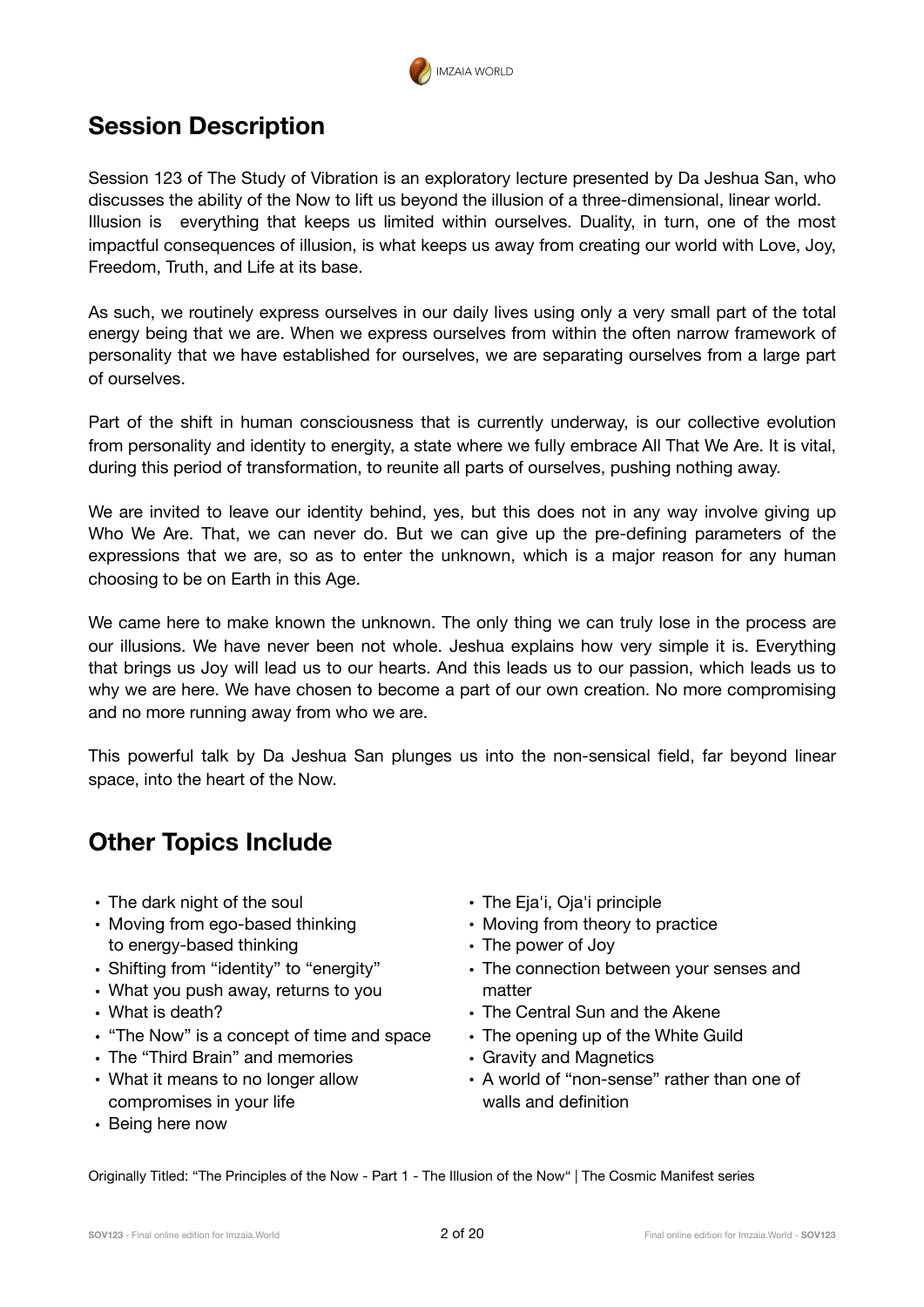

- 1. And so it is.
- 2. Loved ones, dear ones, Lemurians, creators; you that are you today, I Am that I Am Da Jeshua San. Today, I stand in front of you, united with my lovely friends from beyond that, which you call the Veil, from beyond that, which you call the realm of infinite possibility.
- 3. I would like to introduce you to my dear friend, Da Ojadasan'ka Adamus Valen San, a.k.a. Adamus Saint Germain, who will be attending this mission of yours, this journey into your deepest, inner realms. And also, I will be joined by Da Ejakasan'da Kuthumi San, Da Pah Kwan Yin San, Da Michael San, and, in fact, the many others, whose presence will be necessary tonight, for as this Session unfolds, you, on your path, will begin a 'long, dark night of the soul.'

### **Returning to a State of Sovereignty**

- 4. Such a thing, a 'dark night of the soul,' seems like an amazing concept, does it not? Usually, the night is something that people fear. Many, in one way or another, are afraid of the night. Oftentimes, you will find yourself walking in a forest, or a city, the sun is shining and you are enjoying everything that you see around you. In amazement, you marvel at the wonders of the world, the things that you want, the things that you seek. And yet, at the same time, when you walk through that same forest, or that same city, at night, fear will rise up. It might be a fear of the unknown or a fear that something bad might befall you.
- 5. The truth of the matter, of course, is that nothing can ever happen to you, since you are the creator of your own life, not someone else, nor someone else's.
- 6. This energy, 'the long night of the soul,' implies that your soul has, at this stage of your ascension path, entered into that space, where fear can no longer reach you.
- 7. All of you have been dying to get away from the darkness within, have you not? In your attempts to do so, you have been looking towards the light — which has been an amazing journey indeed; yet can light ever be truly efficient without its counterpart, without that energy that actually creates the confession that you find in the light itself? It cannot.
- 8. And such, at night, when you are afraid that your life might actually start to catch up with you, the eyelids close and you drift away from this world — from everything that you have created here — and you enter into the illusion of sleep, thinking that when you sleep the world will continue to revolve around you. It does not.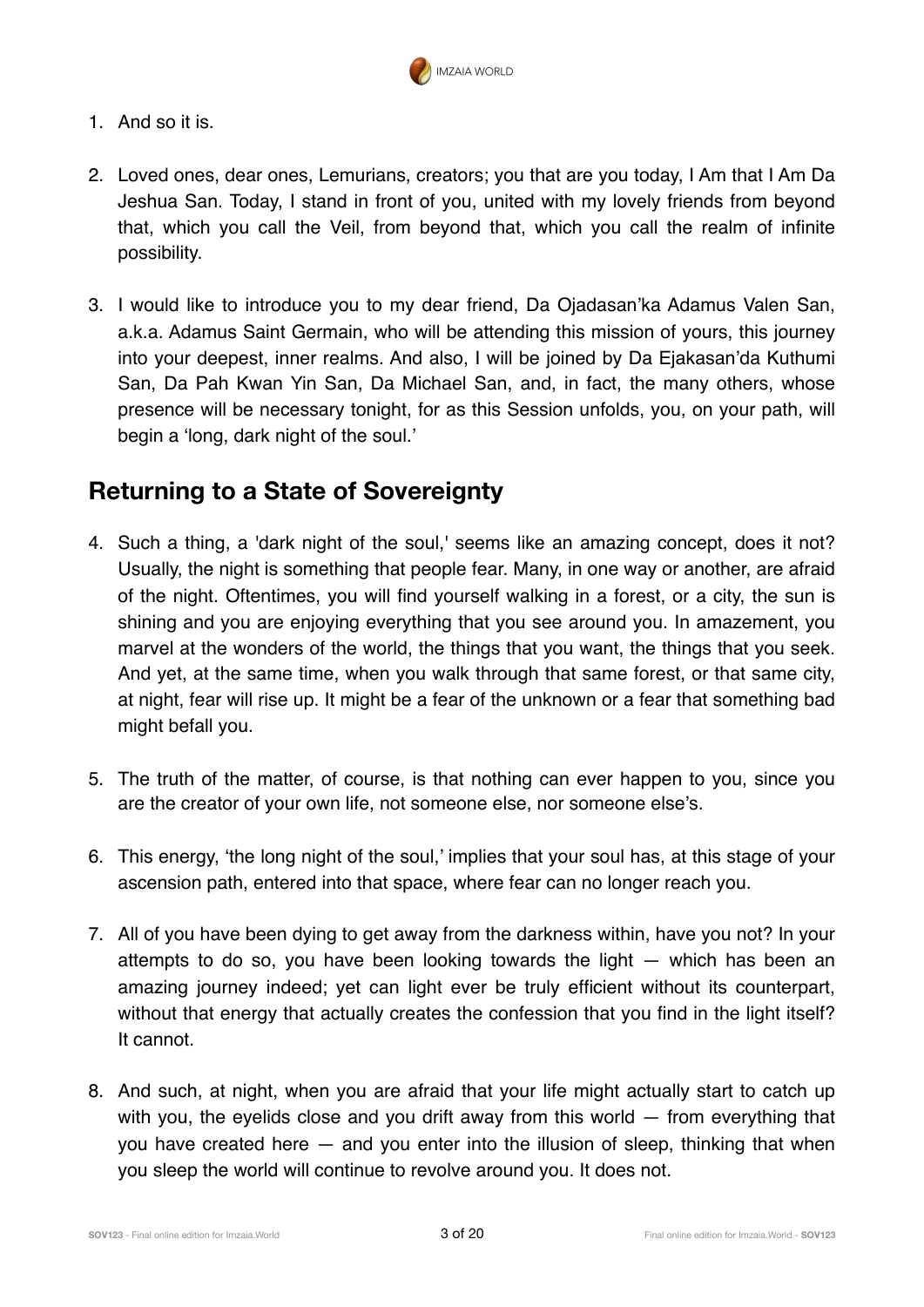<span id="page-3-1"></span>

- 9. When you close your eyes and when you go deep within, there is no world. Is there even a world to begin with? Or are you merely in a state where you feel entrapped in your body — entrapped, even, in your soul, in your energy, in your consciousness itself? Yes you are.
- 10. You have taken a long journey indeed, one from ego-based thinking to mind-based thinking, then onward to energy-based thinking, where you came to the point of acknowledgement that dark and light, love and fear, plus and minus, are all part of the same energy.
- 11. You have surpassed this type of duality living, which is, in itself, the entire drive and reason behind many of the previous Sessions of The Study of Vibration: to assist your re-entry into a state of sovereignty, to allow you to truly know light and dark, and that all things expressed in duality are truly a mere expression of the same energy.

# **Energized Identity vs Limited Identity**

*[This messenger oftentimes has a little game he likes to play when people still believe themselves to be trapped within their own duality. He will then say, "Duality is like a disease, is it not?" He calls it 'dualitis'. And this 'dualitis' is, in fact, just your ill-usion.] [1](#page-3-0)*

- 12. In this Session, we want to discuss your illusions. We want to identify everything that keeps you inside of the box, everything that keeps you limited within yourselves. For indeed, you are seeking mastery. You are seeking enlightenment. You are seeking Truth, are you not? What do you think is keeping you away from this Truth? What is keeping you away from being the Masters in your own life? What is keeping you away from creating your world, from weaving your world the way you would like it to be? The answer is duality; the fact that you have the need to express yourselves with only part of your energy present, this, indeed, is duality.
- 13. Here you sit, for instance, claiming to be male or female, insisting you are young or old, pretending out loud that you are beautiful while quietly believing that you are ugly, or vice versa… What now? When I reflect this truth back to you, that you think of yourselves in these ways so many times, you deny it?
- 14. Maybe you fear feeling beautiful, maybe you are afraid to shine and radiate at any given moment, and I'll tell you why: because, once again… you express yourselves in duality. When you do this, when you state that you are either this way or that way, that these are the parameters of your conscious mind, that these are your mindsets, that this is your frame of mind, in which you will do your thinking and your existing, well,

<span id="page-3-0"></span> $1$  This comment by Da Jeshua San & co is shared as an inside joke to the Akeyasan audience in attendance at the time of recording and will not be included in the book editions of The Study of Vibration.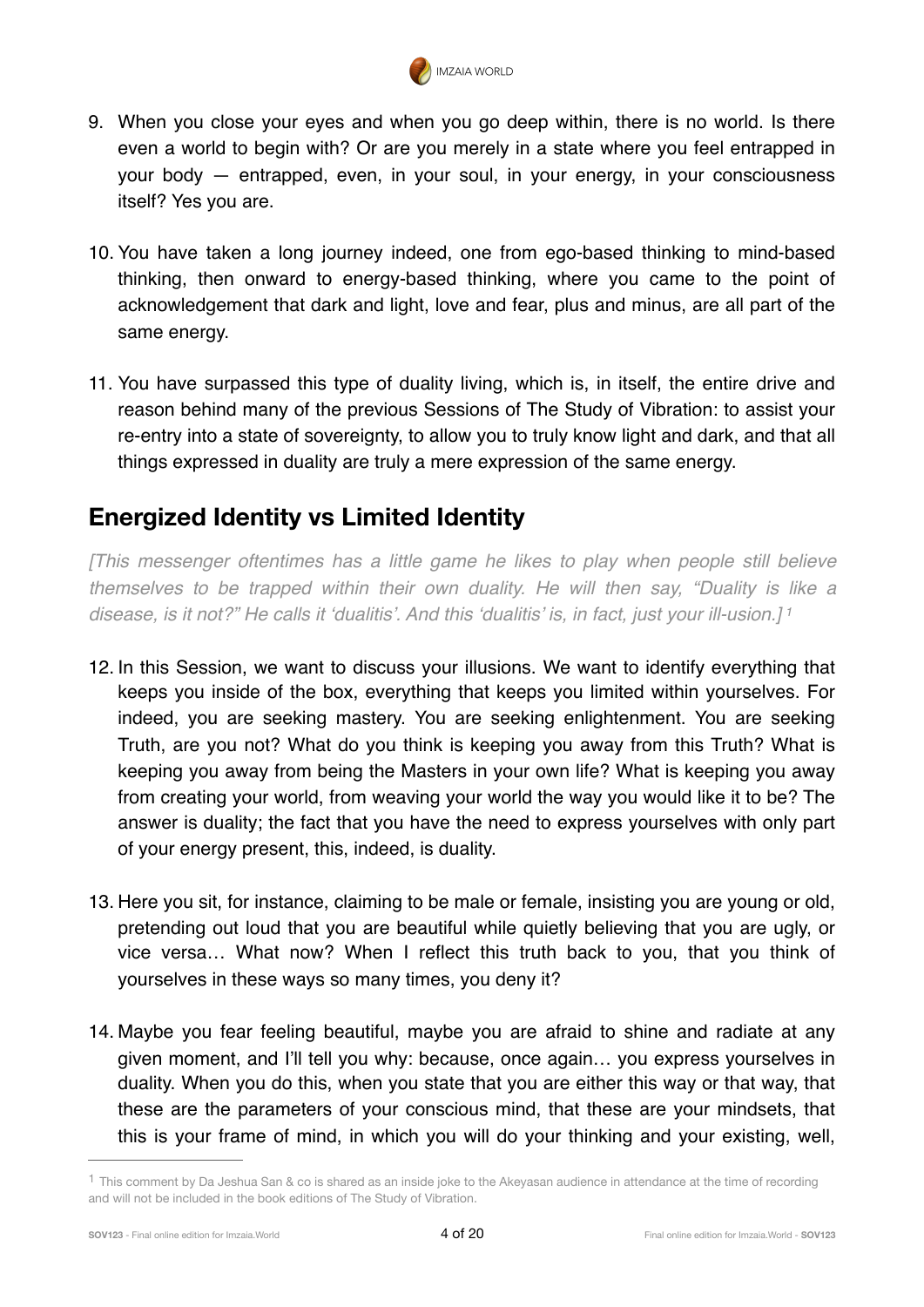

then you separate part of you from the whole of you. This, then, is what the entire shift from the concept of 'identity' to the idea of 'energity'  $-$  or, energized identity  $-$  is all about.

- 15. Energity is a state in which you fully embrace All That You Are. It is one of the first cosmic laws, given to you by Da Satya San in Sessions 104 through 108, that anything, when removed from yourself, will ultimately have to return and reunite with you. Everything you push away, you will end up attracting; you will, in fact, end up being.
- 16. Take the life of this body, for instance. When the Original Body Owner, the original personality of this body, was growing up, its parents were both smokers. They liked to smoke cigarettes. He, the O.B.O., hated this fact. He could not stand the fact that they were smoking in the car and the house all the time. He felt very alone in this, since he was the only one who seemed to have a problem with it. Now, today he is a smoker. Everything that you push away will ultimately return to you. You will have to become that, which you deny.
- 17. Do you understand that this is the limit of personal identity and that you, as the human race, are actually proud of this limitation? You actually pride yourselves on the fact that you have an identity, and as you grow older and — supposedly — wiser, your parameters of identity will become more limited and narrow over time because of the simple fact that you are being shepherded into defining yourselves further and further, until, in the end, you manage to turn yourself into any other grumpy old man or grumpy old woman on the planet. You will have defined yourselves to such an extensive degree that you, as a personality, will simply… cease to exist, for there is not anything left of you  $-$  and for you  $-$  to define. You will have been fully disempowered by that point, forcing your energy and your lifeforce to leave the body. This, then, is what you call death.

# **The Belief in the Illusion of Death**

- 18. Yet today, dear ones, as you take the next step on your ascension path and you enter this 'dark night of the soul,' now that you are going where 'no man and no woman has gone before,' now that you are breaching this final frontier, ready to start in earnest the human adventure, we tell you that it is no longer necessary to live the type of illusion you have been living.
- 19. One such illusion is death. What is death, dear ones, but you thinking that, one day, you have to die? You are told to think, from the very beginning, that this is a natural part of either the cycle of life and death, or the cycle of death and rebirth, or that it is a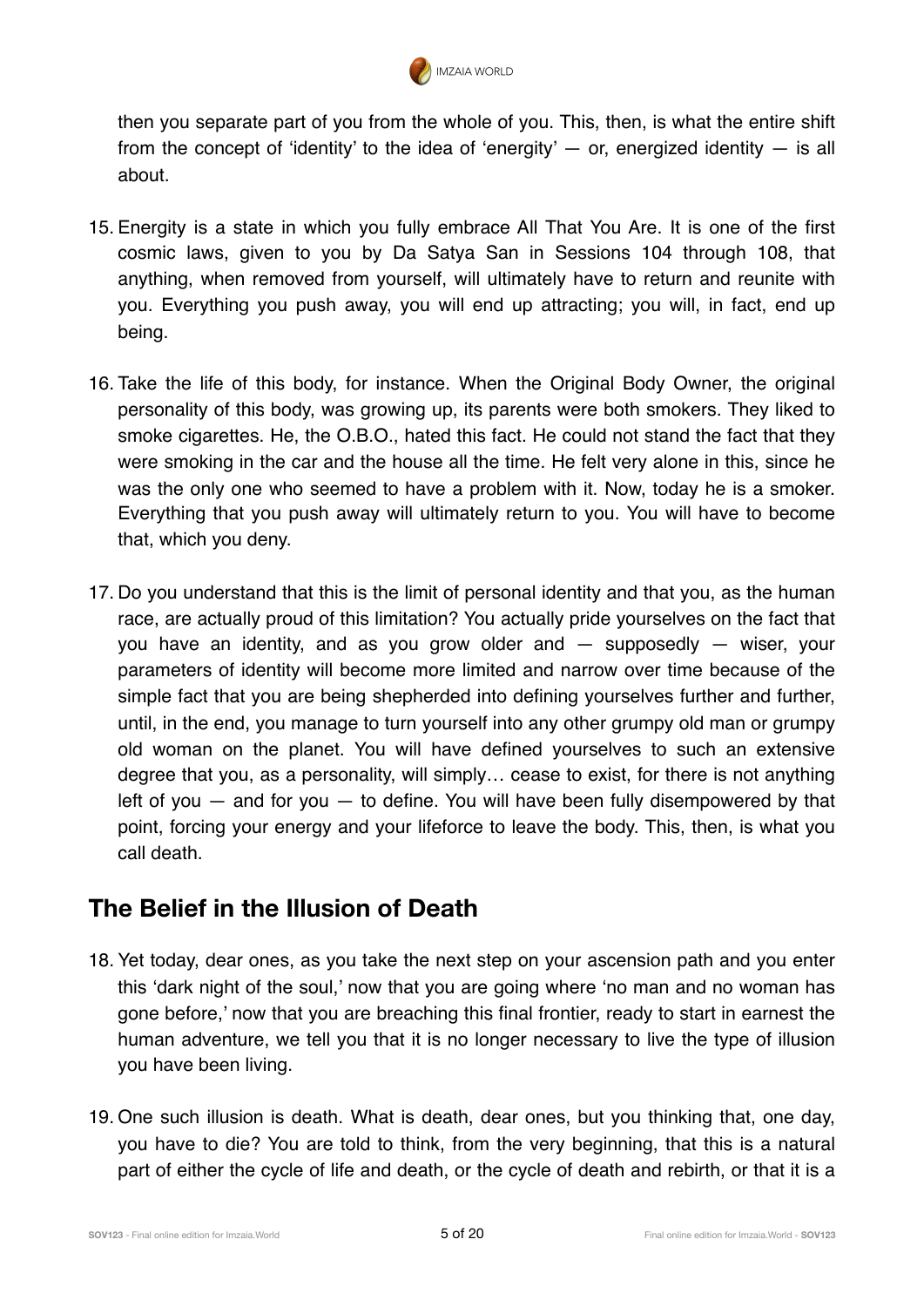

transition into other realms. Do you think that this is a cycle that should be honored? It should not.

- 20. Death, as well as birth, is an unnatural process to begin with. Why? It is very simple indeed. As one dies, as one's energy leaves the body  $-$  given the way in which the energy of reality has arranged itself in the last few thousand years — you will at this point in time have no other choice but to enter the fourth dimension. You will be forced out of this third dimension, this nexus of all energy, and so enter 4D. As such, at that point, your energy will be used to create even more, and grander, illusions, given that, at this moment of so-called death, you were at the brink of freeing yourself in a natural way from the illusory fact that there is indeed a world to begin with, and one that you have to incarnate into again and again. In this state of confused identity, your energy rivers and flows are being used and manipulated by many different 'powers' of a great variety.
- 21. In contrast to this abuse of power, when my friends and I use the word 'power' or 'powers,' we do not reference the same concept that you normally would. We refer to power in the sense of empowerment, inner strength; an inner energy that defines itself no longer, it doesn't need to, not on this new Earth that you are generating through your efforts, the result of your making practical the work offered in the Sessions of The Study of Vibration, as you, in doing so, create an entirely new expression of this planet that you are on and of this life that you have created for yourselves.

# **Leaving Limited Identity Behind**

- 22. The time has come to share with you, Imzaia, and with all others, a new yet timeless way of truth, of experience, of ways in which to exist that we will not define, nor will these new ways define you.
- 23. How about a way of life where, every day, you allow yourself the ability to create an entirely new universe? As I, and my friends, have said before, it is quite difficult for many of you to enter into your magic, to enter into your creative power, for the simple reason that you do not allow yourselves to actually live in, to inhabit, the universe that you are creating every single day.
- 24. Do you understand that it is the limited identity called personality, so cherished by most of humanity, which is the very enabler to you expressing only half of who you are at any given point? Limited identity knows only duality, which only knows to express itself in the bi-polarity of plus and minus.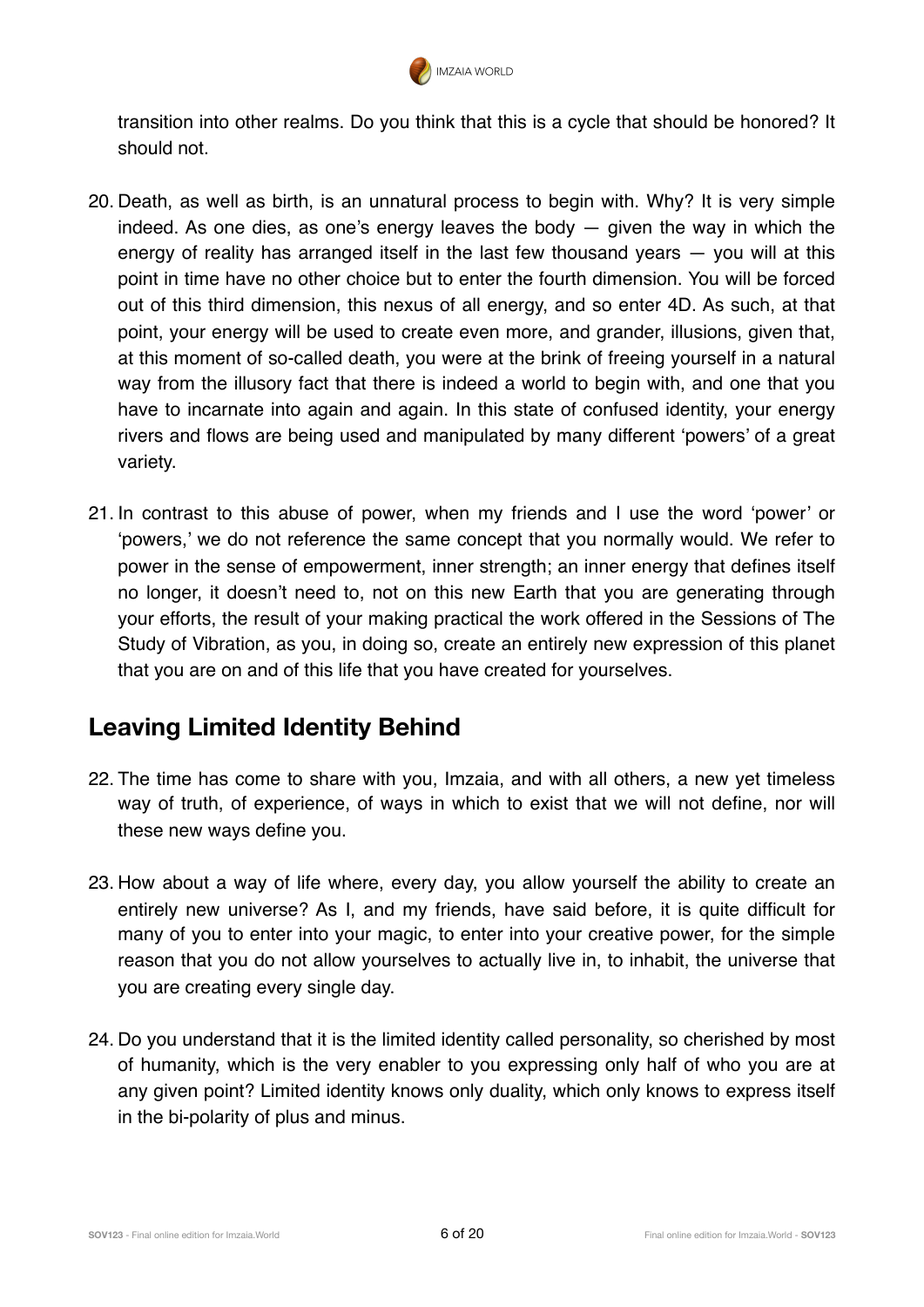

- 25. And so, as you sit here and try to liberate yourself from the very idea of you for that is what we are discussing here — we invite you to leave your identity behind. Throw it in the fire; you have no need for it. Doing so does not mean giving up who you are. You can never give up who you are. You are who you are. The only thing you can give up is the defining parameters of the various expressions of energy that define who and what you are.
- 26. We understand, my friends and I, that there is some fear and trepidation involved in letting go, because if you do, what will happen? If you let go of all the things that you have taken upon yourselves, of all the stuff that you 'possess' both on the inside and on the outside, and you enter into the unknown, into the abyss, what happens then?
- 27. Yet, is this not the very reason why you came to Earth: to make known the unknown, to be explorers of reality? Yes it is, and so it follows that the only thing you can actually lose are your illusions. This, then, the concept of illusion, is the topic for this first communication between you and I, today.

# **Beyond the Concept of Illusion**

- 28. Illusion is a peculiar thing. Illusion is something that you are very much aware of only when you are not existing within it. When you exist within illusion, you believe it is reality; you think it is real.
- 29. Where does this word, illusion, come from? There are many different words in your language, which, when you analyze them energetically, will always reveal to you their actual meaning. In the case of the word 'illusion,' we hear 'ill—usion,' the 'ill—use' of your energy, or, in other words, a wrong or incorrect way to use, or to work with, your energy. It is not a proper use. It is an ill—use, an abuse. Why? Once again, simply because you are only using part of your energy, part of the wholeness that is you.
- 30. While it is true that there was once a segment of time of your experience on this Earth, during which it was impossible to use all of your energy as a whole, for several months now, dear Imzaia, in fact, since when you embarked on the journey of these Sessions, you have been reenabled your usage of the fully charged Self, the Lemniscarian Self, the Infinite Self, and, indeed, the Lemurian Self.
- 31. Together with you, we have reintegrated and reactivated, time and time again, one step at a time, all of these expressions of Self within you. You have activated your Akene. You have been introduced to some of the concepts surrounding the topics of vibration and frequency. You have received tuition on the variables within these fields. You have learned about the many potentials of your existence and how to access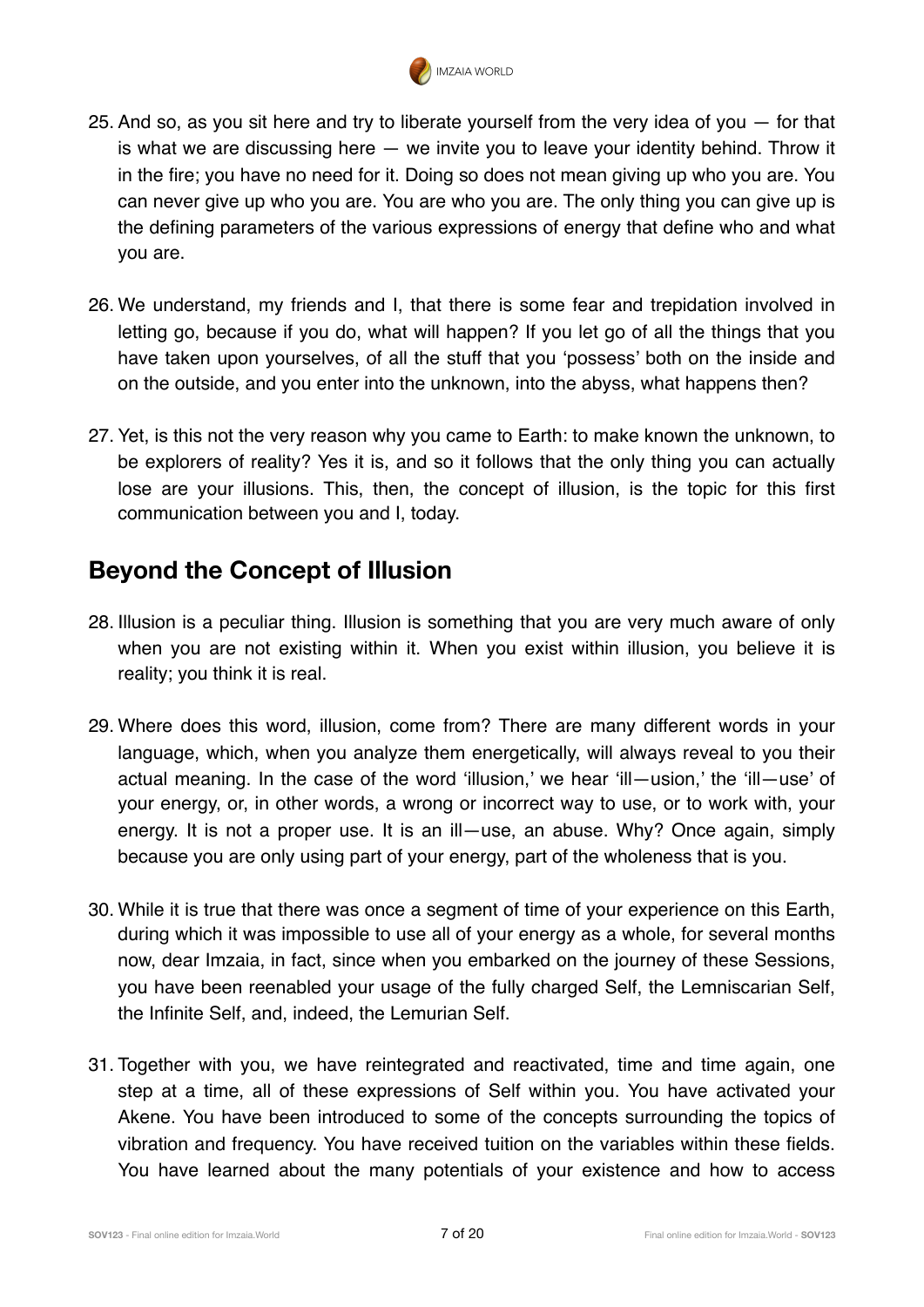

them. You are now aware of Monoids, geometrical thought packages, and all those many things that exists to make your reality into the way it is.

32. You are beginning to grasp what reality is all about. You are beginning to understand that you cannot understand a thing. You are starting to remember that you have never forgotten. You are becoming whole, while realizing that you were never not whole. And this is the journey home. You have never been anywhere else but here, in your very heart.

### **Personal Expression within 'New Energy'**

- 33. I am aware that my friends will have various different opinions on the topic of illusion. It is still necessary for Da Ojadasan'ka Adamus Valen San to live a little. Yes, my good old friend Saint Germain still likes to wake up and smell the roses. He, and all of the others, share in the experience of your energy, loved ones, as you share in ours. Much in the same way as you, at your current level within the human experience, think that you need to escape your body and go to the higher realms to find peace and joy, so do we try effortlessly to get closer to you and your experience.
- 34. I, Da Jeshua San, have done this. I have returned to you in body as I am here right now and I once again carry my personality, of which I am proud, in this vessel.
- 35. Your personality is nothing to be afraid of  $-$  a little drama never killed the cat  $-$  but that does not mean that your personality is a thing of worship. It is merely an expression of who you currently are. When seen this way, the concept of personality, too, can exist within the shifting and changing energy that is the concept of 'New Energy.'

# **The Ego Saboteur**

- 36. During one of our previous communications with you, we informed you of the existence of the non-sensic field. In doing so, we have talked non-sense with you. Those in attendance sort of loved it, although many believed afterwards that they could not do much with the concepts that were presented at that time. Why? Because they were looking for structure in what was shared.
- 37. You look for structure in anything we share. You have a tendency to look for structure in anything at all. What you are, in fact, looking for, if we can be completely honest with you, are mistakes. Deep down, in your ego, you hope that the information that is being shared with you in these Sessions is wrong  $-$  that we are wrong  $-$  because if it is  $$ if we are and you can find fault with me or the others — well, wouldn't that brighten up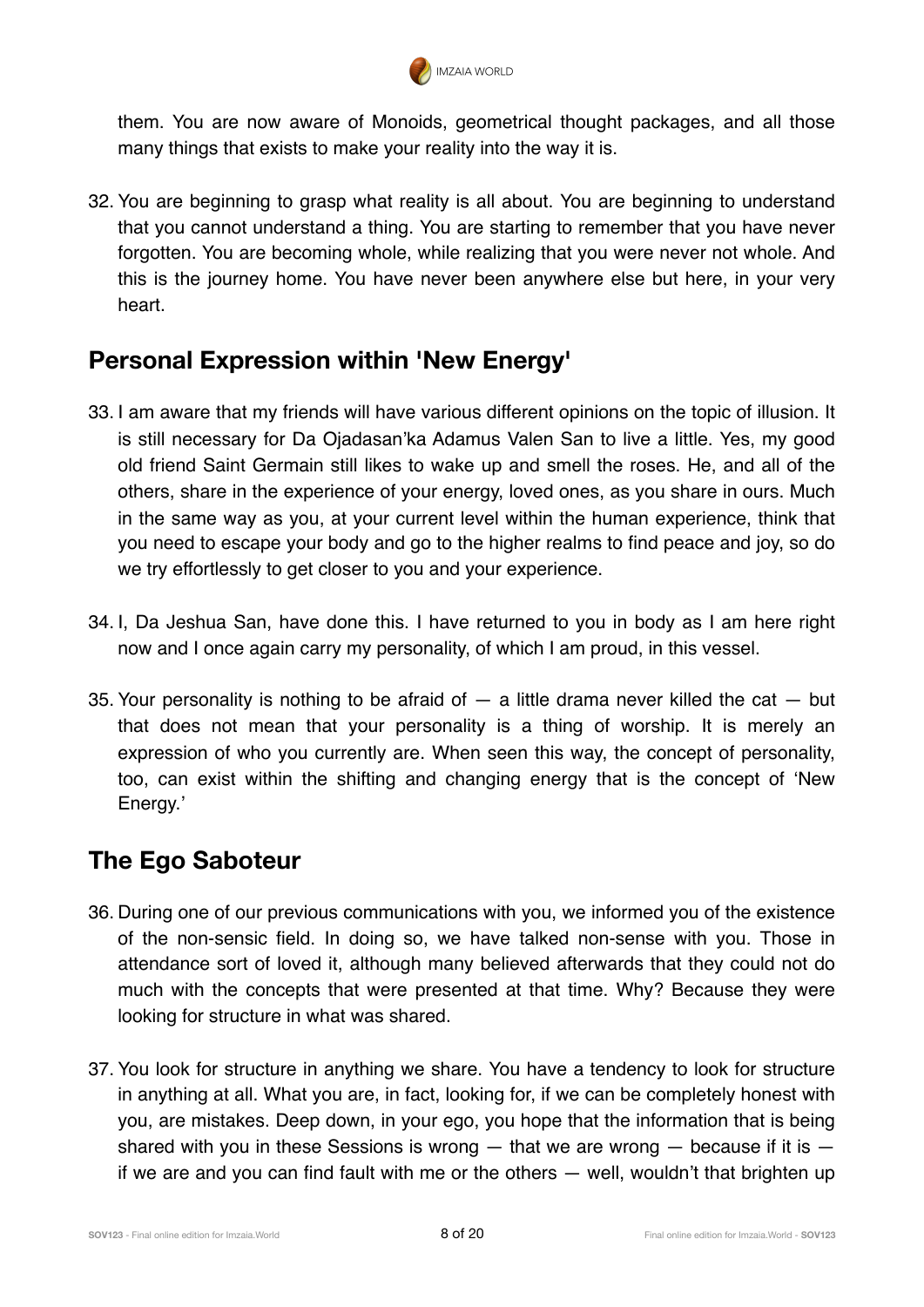

your ego's day? It would give you all the reasons you need to join the game of society again. It would allow you to pull the wool of illusion over your eyes all over again. It may be impossible to admit without some proper and deep soul searching, but this is, in fact, what the ego within you secretively, quietly, wishes for.

- 38. We are very much aware, of course, that at this moment you are at a conscious level listening to these words, believing that this cannot be true, thinking that all you want is to find these truths for yourself, just the way I found them.
- 39. I lived my truth. I created quite a fuzz about my truth, did I not? Do you have the guts to do the same? Do you have the guts, Imzaia, to stand up and be crucified for who you are? Do you have the guts to be you, no matter what, without compromise, without fail, without trying to place yourself below or above others? You know it is so very simple.
- 40. If 'illusion' is a wrong usage of your power, of your energy, then what is the right way to work with these things? Again, it is so simple: you choose to express and experience Joy. Everything that brings happiness will always lead you to your heart, which will open up your eyes to passion, the bringer of the very reason you chose to be born. You did choose for this yourself, really.
- 41. In the simplest of terms, you have chosen to become a part of your own creation, for here you sit, gods, one God, which is you, taking part in your own creation. You are the director taking part in his or her own movie, but you have forgotten that, even when you are in the thick of the action, you can still direct.
- 42. It is time to stop compromising, time to stop running away from who you are, time to stop the inner ego saboteur, for the time you have been waiting for, reading about, and dreaming about, for so many years, is finally here. All the angels and masters have inscended within you. We are all back — some of us more than others, but we are back. What will you do with this fact? This is the coming of the Christ Consciousness, of Unity Consciousness. Do you just continue on with your lives, with your lies, with your illusions, with your limitations, and with your fear? Do you continue to claim that you do not know better? Is there, in fact, anything that you don't know?
- 43. I will tell you the problem: it is in the nature of your thoughts. You think that you need to know everything. You think that you need to store everything in your brain, like you did when you were a child, in school, and there would be a test at the end of the semester. So, listen closely, for this will be on the test. It will be three questions, this test of yours. The first question will be: who are you? The second one: why are you here? And the third one: where are you going? These three questions are all that you will ever need.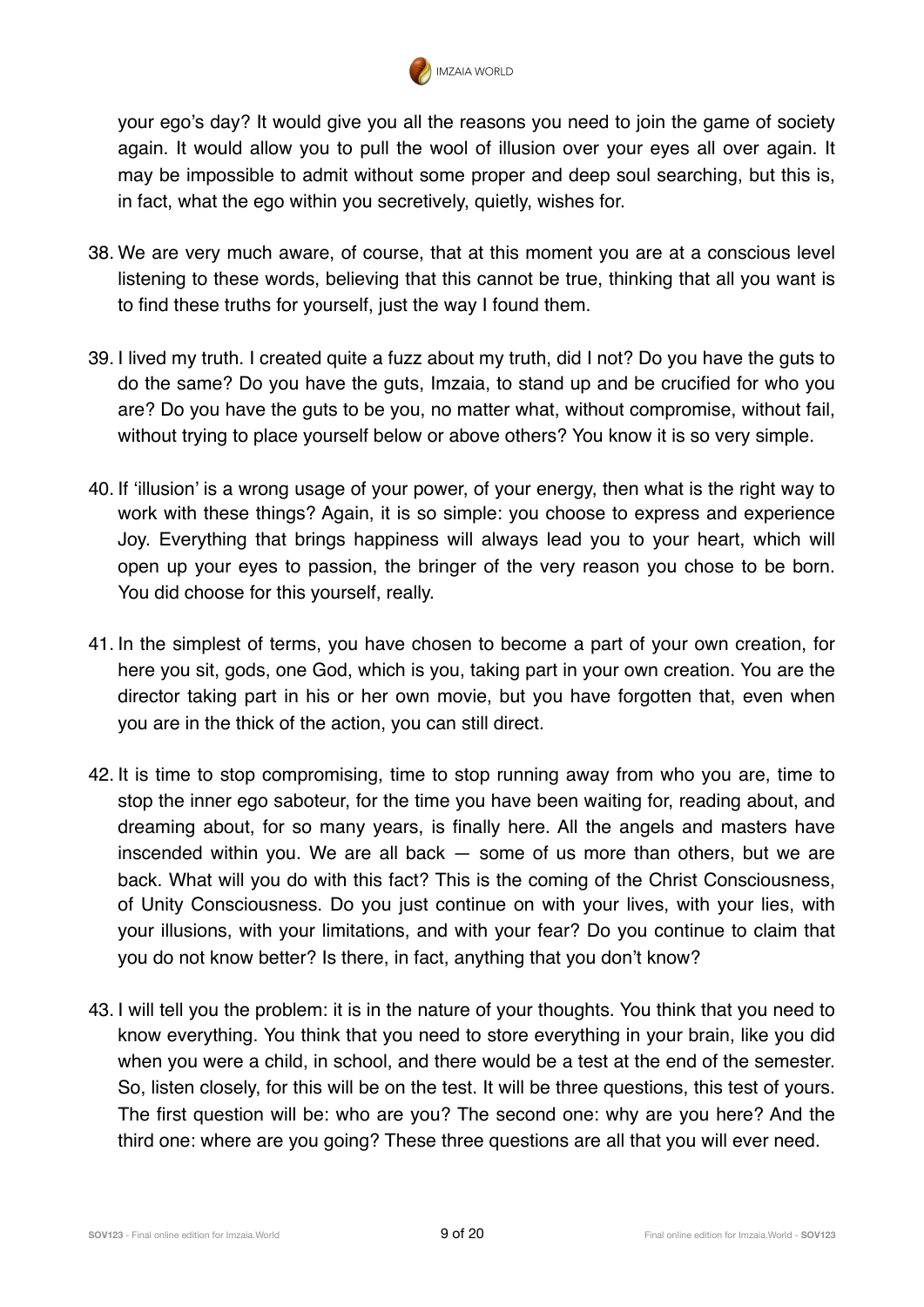

44. Do you honestly believe — during this process you call channeling, or this process you call an Ekaraia Session, where we exchange information with you — that, somewhere in this brain here, we have the names of all of you, Akeyasans and Imzaia, listed, like in school? Do you think that we know each and every single one of you by the files and records that we keep, of every person that ever existed? No, we certainly do not! It is much simpler: we know you when we see you, we remember you when we experience you, in the Now moment.

# **The Illusion of the Now Moment**

- 45. This is the biggest illusion of them all: the Now moment itself… or, at least, the way you handle the Now moment. Prior to this Session recording, I had the opportunity to share some of what I am about to tell you with some of you within the Akeyan'shi privately, and now, here, I want to share more with you all as well about the Now moment.
- 46. When it comes to the Now moment, you have made a tiny little mistake, one which has lasted for over 2000 years of your linear time, and it is this: the Now moment is not merely a concept of time; it also is a concept of space.
- 47. Time and space are linked through linearity. Usually, however, when you have the thought, "I have to be in the Now. I HAVE TO BE IN THE NOW! Oh dear God, PLEASE let me be in the Now!" you typically start from the incorrect assumption that you have to somehow align yourself with the flow of time. Think again, for this premise is flawed.
- 48. Even when, from a temporal perspective, you are in the Now, you cannot help but connect that Now moment to space, because of the very nature of your thoughts, which are, at their core, space-based. With every thought, you enter the Third Brain: the location in your physical and energetic brain where memory is stored and where, essentially, everything that you have ever experienced is being held captive.
- 49. Why do you feel sadness, for instance, because the past is gone? Why do you feel down when your relationships end? You think back to the good times, that is why. Let the good times go! Just let them be! You are holding on to something that no longer exists and, in doing so, you use the Third Brain to latch on to your past life experience, to your past expressions of energy. You try to keep this energy attached to you and it gets stuck that way. You get stuck that way.
- 50. Energy just wants to flow. It just wants to reshape itself, remold itself, revamp itself, reinvent itself, even. Yet you, in holding on to the past, you doom yourself in your attempt to keep everything in place just the way it was, and somewhere, deep down in your thoughts, a part of you screams, "No! Time and space exist! The past exists! I had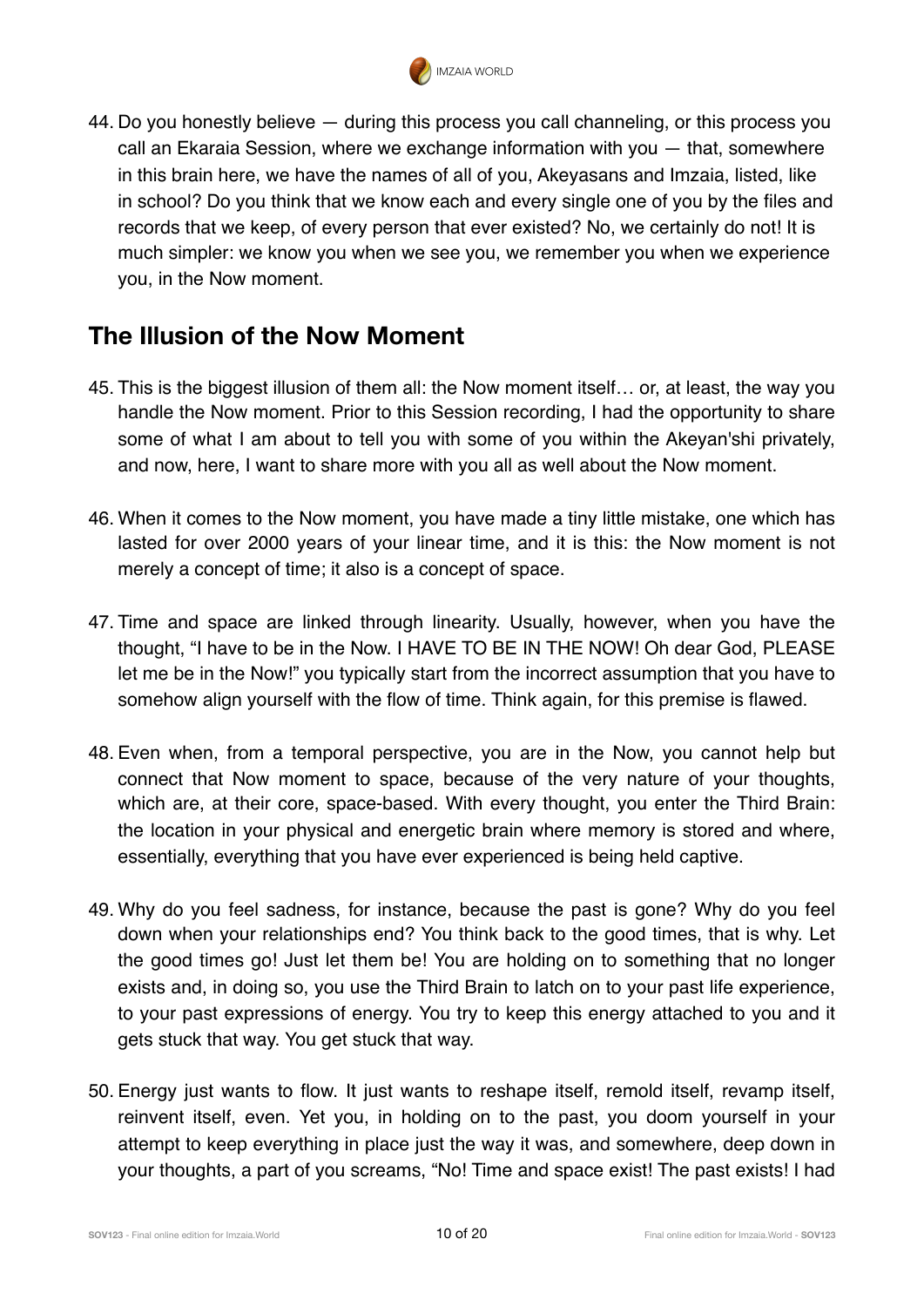

this or that experience on a Monday from 11am to 5pm and, by God, I will hold on to it! I will keep it locked in my brain, for I need to remember! If I don't remember… then the worst could happen!"

- 51. What is the worst that could happen? Freedom is what happens when you let go. When you finally do, you become like the dolphin, you are the lotus, you unfold the Flower of Life, you pulse with the Heart of Things, you embrace and embody All That Is. For you see, Imzaia, the only way you will ever be able to keep thinking back to and experience your past anew, and always in Joy, is by letting it go.
- 52. When you let go of the past, of all that stuck energy in your head, then you will come to see that you are free once again, making the Now moment an entirely different experience to you indeed. Unfortunately, when the past no longer presents as a problem, when you look back and you no longer feel sadness, or guilt, or anything like that, when you actually have the opportunity to successfully enter the Now moment, to walk around in it wearing your enlightened shoes and smelling the roses, you typically tend to let yourselves get distracted by worries about uncertain future potentials instead.
- 53. Ah, the future… what a wonderful thing to worry about! "I wonder… I wonder… what will happen to me if I do this, or if I don't do that, or what about if I do this instead? Oh my goodness, what would people think of me if I did that?" Do you think that we should talk about tomorrow? Do you think that we should worry about tomorrow? Worry away, but what will it accomplish? Absolutely nothing. Tomorrow does not exist. Yesterday does not exist. The Now moment is a concept of both time and space. You are used to handling the Now moment from a perspective of time. Working with the Now moment from a perspective of space, however, now that is a different matter entirely.

#### **Embodying the Space of the Now Moment**

- 54. Going forward from this moment, my friends and I invite you to no longer return in thought to those places from which you came, to not think about the people, places, things, events, and situations that you removed yourself from in order to be present in this Session. We invite you to actually be here and to embody your presence here fully.
- 55. When you stop occupying your consciousness by no longer worrying about those times and spaces that your consciousness currently does not occupy, you will learn that none of your past times or spaces, nor any of your future times or spaces, will ever bother you again.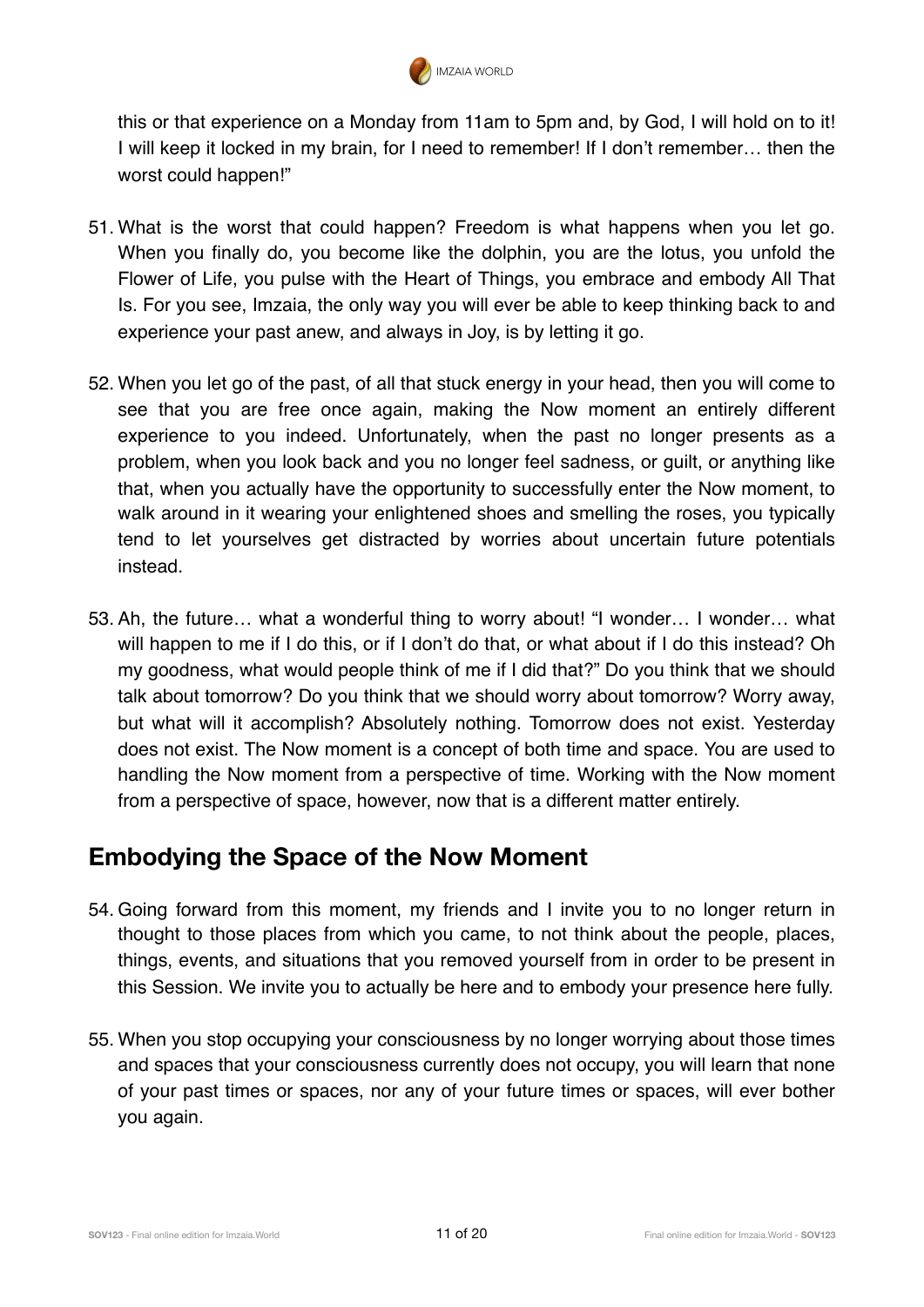

- 56. As an example, let's look at a hypothetical Imzaia amongst you, who, like many others, is experiencing glitches in one or more relationships in life, simply because she or he is dealing with, coming to terms with, and evolving due to her or his work with the information offered in these Sessions. Like many, this hypothetical Imzaia has created for herself or himself a situation, in which a partner, a family member, a child, or a friend, believes them to be wrong to pursue the path of ascension, telling them to give it all up and to spend more time where it matters, at home, or at work, most likely.
- 57. Much like our hypothetical friend, you could choose to listen to this type of advice, but be clear in the choices that you make when you make them. Be crystal clear, for as simple as it sounds, if you choose to be here, you will not be there; and likewise, if you choose to be there, you choose against being here.
- 58. When you make choices, such as the ones that are focused on in these Sessions, or the choice of being or not being at a point in space at a point in time, for that matter, if there is any particular focus you would like to have in your life, the most important advice I can give you is to be there now. It is all you can do, Imzaia, to ensure that your expression moves towards joy and happiness: truly being in the Now, not occupying your mind with other times and places. Let all these things be. If you worry about what people might think when you do, if you worry that you are not giving others what they claim to want, you are working your way into future fights and arguments, for you are building up stuck energy that does not belong to this time, to this space, to this reality, to the Now moment itself.
- 59. Simply put, you create a conflicting state of energy when you concern yourself with the past or when you worry about the future, because you are pulling things into the Now moment that do not belong in it, which is literally the opposite of the way life within this creation is intended to be expressed and experienced.

# **The Eja'i Oja'i Principle**

- 60. I want to share something with you about a Lemurian principle that I have brought up many times prior to this moment: the Eja'i Oja'i Principle — Eja'i: as it is; and Oja'i: so it shall be — which is the metaphysical understanding of the future as a concept.
- 61. If you are, in the here and now, enjoying yourself, feeling happy, feeling the love, do you think it is crazy to consider that your future moments might actually take shape around the experiences and feelings you are having here and now? It is indeed quite a different way of approaching the concept of a future compared to the typical, mainstream observation of the future as the great unknown. From the point of view of the Eja'i Oja'i Principle, at any giving moment in time and space, you are bringing to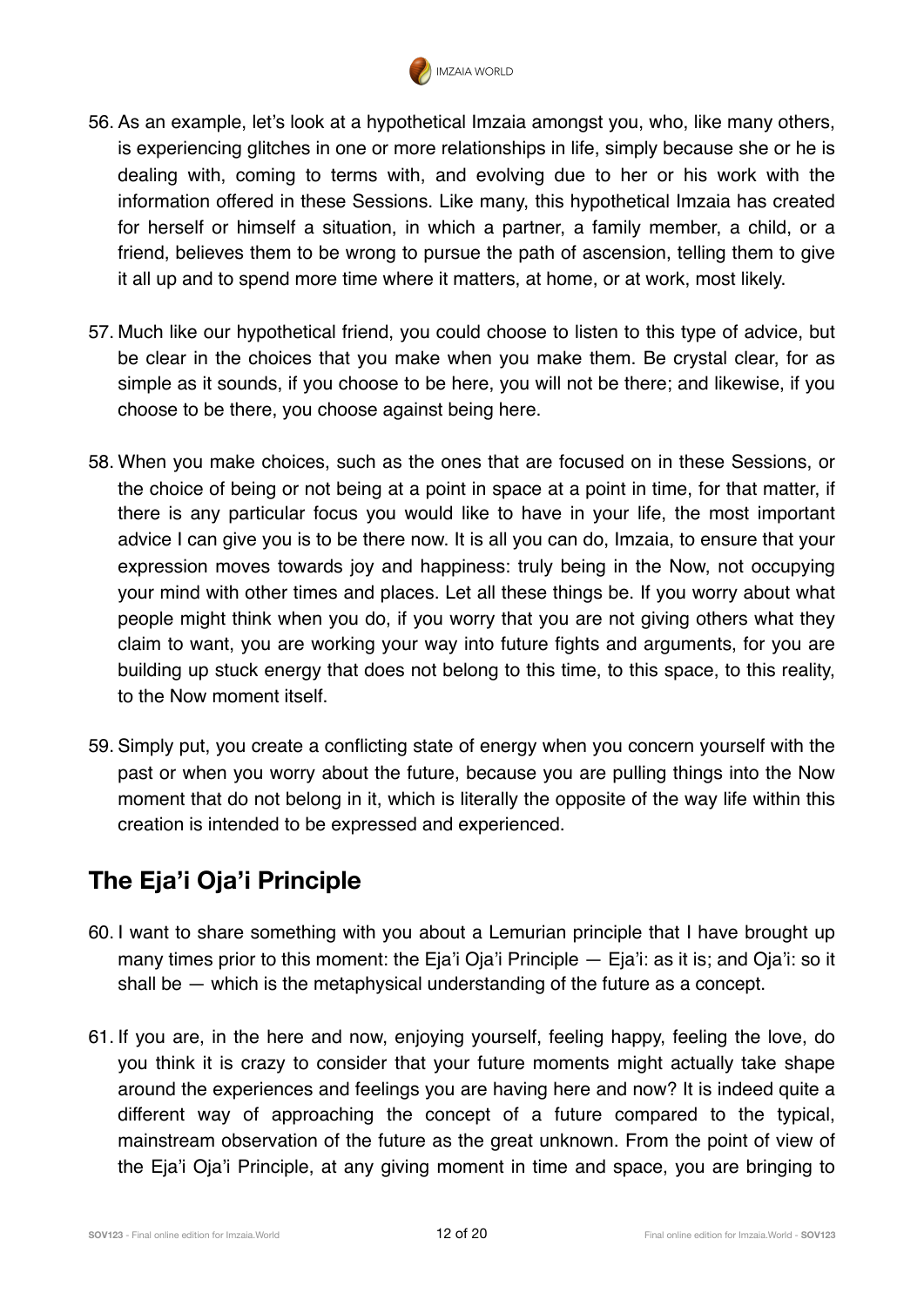

the canvas the feelings you are experiencing in that now moment, and you blend and shape them, much like a metaphysical artist, in order to create your future.

- 62. As an example, do you think that an artist, such as a painter, starting her new work, has the exact finished product in her head already? No, she doesn't. Or, at least, if she truly is an artist, she shouldn't, because all that she truly needs is to be found in her intuitive choice of colors, such as the ones that make her feel what she wants to express at that point. That is everything. All she needs to do is to choose the colors, the groundwork, the foundation of her creation, and when she does, everything starts to take shape around it. This is the Eja'i Oja'i Principle.
- 63. If the metaphysical artist were to worry about the final product, then that final product would basically suck, to use your modern day verbiage. The energy around it would be very limited, indeed, and no one would be touched by it. Instead, a sense of worry and concern might be invoked within the observers' subconscious, leading to a sense of discomfort that they cannot explain. Only because she, our artist, is willing to let go… can she truly create beauty; now she can take her feelings, her creative ability that she carries with her in the moment, and with it, create her future, inviting the observer of her creation to do the same.
- 64. You see how easy it is? You see how simple it is? How close to the actual truth of things you, in fact, are, and always have been? You have just had your wires crossed this whole time. That is all.

# **You Are That Which You Are**

- 65. In short, you need to stop deluding yourself. Stop living from the perspective of this illusion of time and space, of past and of future, where you are encouraged to worry about that, which does not exist.
- 66. If you no longer adhere to this, the illusion of the now moment, built by time and space, then where would you go? Where, do you think, would you exist? In another reality? No. Reality, as you know it today, is just a consequence of the illusions you have created for yourself; illusions that you have carefully crafted all around you, a barrier made of mind. In a way, everything that you can see and experience around you is always part of the past. It is always a manifestation of past energy. Always.
- 67. You have entered this room today to experience this Session even those who are listening to these words or reading them at a later date, those living in many different countries, and are oceans away — and whether you are aware of it or not, all of you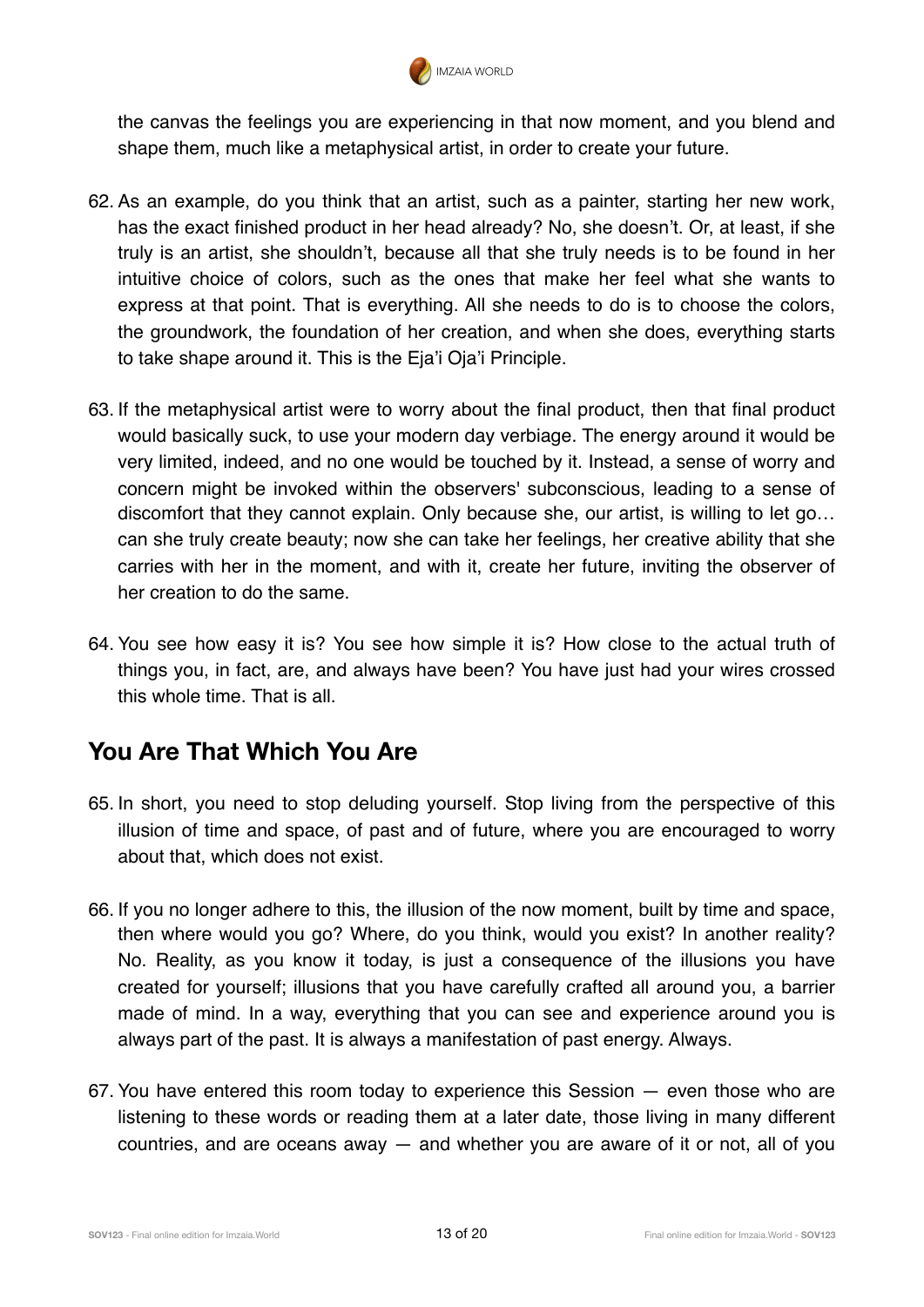

are creating this space: the one in which this Session is being recorded, but also all the spaces of everyone connecting to this Session, eternally so.

- 68. In fact, this space and those spaces are in truth one and the same, Imzaia. Everyone's energy is here now, and so is yours in the now moment of each and every one attending.
- 69. To take it one step further, I could even tell you that you, along with everyone else, are creating your own and everyone else's physical body, along with the chair you are sitting on and everything else in the room. And why, you ask? Simple: because You Are That, Which You Are. There is no separation.

#### **Creation in the Now Moment**

- 70. I would like to invite you to be experimental and to explore things anew. You are so used to entering a space such as this one and accepting the creation that already occurred — creation that took place in the past — but why don't you create your space in the here and now? Why don't you do this? Why don't you choose and craft the energy of the spaces that you decide to walk into? Not before, not after either. Why don't you simply let it take shape… now?
- 71. We have given you tools to accomplish this intuitively, for that, which is called gravity, and that, which is called magnetics, are indeed the only two things you need in order to successfully apply your consciousness to the creation of your reality. It is all you need to know to create from the now.
- 72. Today, in the form of this Session, we continue to aid you in this endeavor, and we will continue assisting you in how to work with these tools, as well as others, in Sessions to come.

#### **From Theory, to Practice, to Joy**

- 73. Going forward, we would like to announce something: from this moment on, as you work with this Session and the ones to come, it will no longer be possible, within Imzaia Consciousness, to live your life from a place of theory. Attempting to do so will get very, very uncomfortable.
- 74. You are so used to taking in theory, and then to create, from this theory, your practice. Creating from theory is what you have been taught. You have learned to believe in theory, and you have been manipulated into creating your reality from a theoretical perspective. This, too, is a limitation. It truly is.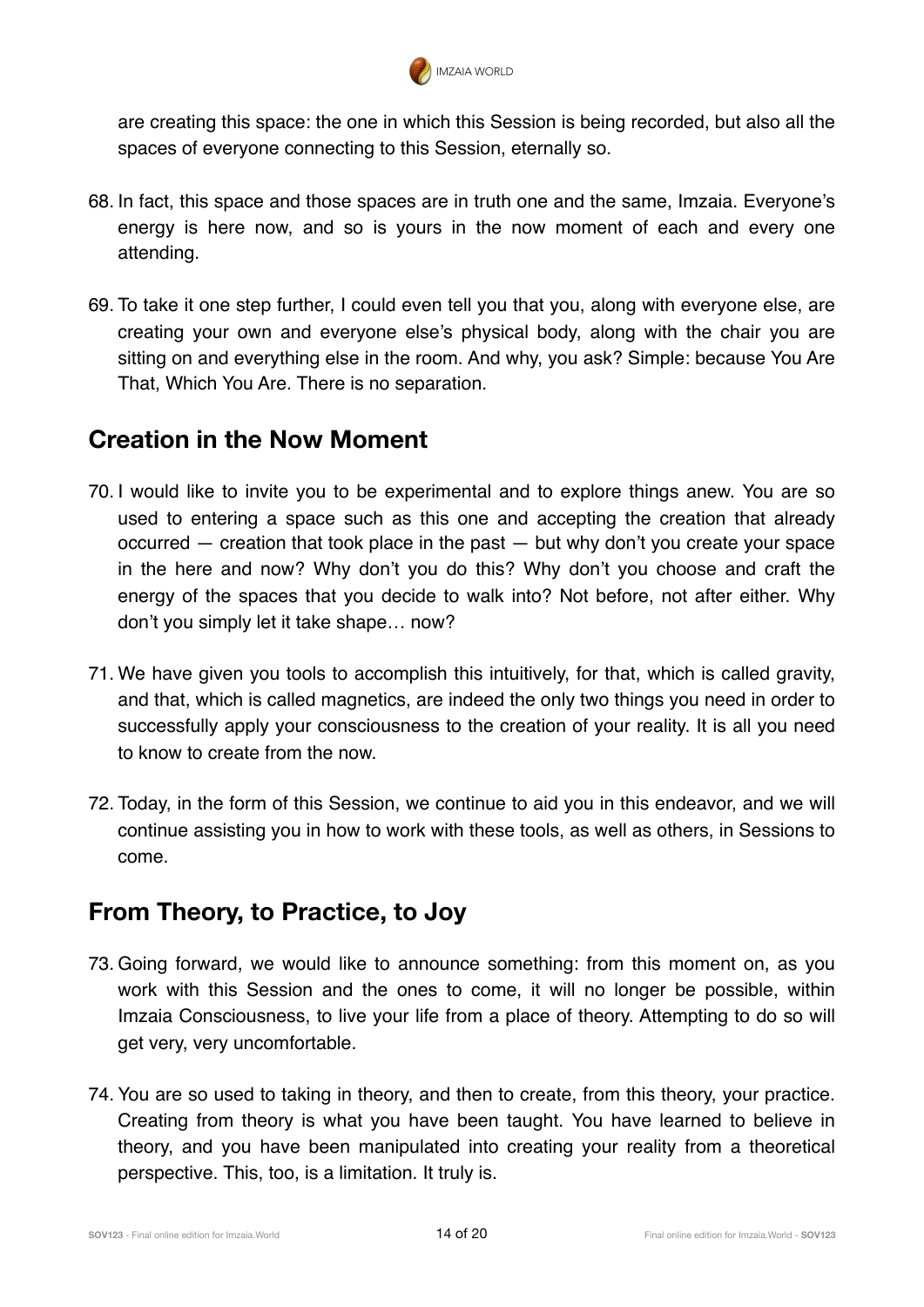

- 75. What is theory, in fact? Theory is a prison, much like your mind, because it too exists in theory. The mind does not exist in practice. Only the heart exists in practice. As such, if you truly want to step up and create your life, if you truly want to know who you are, you must train yourself to stop looking in the mind for theory. You must stop looking in consciousness for theory. Stop looking for theory in energy. Stop looking for theory in reality. Stop looking for theory altogether. Just look within… and you will find the true practice of Joy.
- 76. Do you know, Imzaia, that the word en-joy-ment is, in fact, a very important word? You are so used to enjoying things that exist on the outside of you. This alone is extremely limiting, for the things outside of you have already taken shape; they have already been given form.
- 77. This form, it means nothing. Nothing. It merely means what you have been taught to think that it means, which is why, in Sessions prior, we have invited you to enter the Third Brain and to open all the archives that are there, all the memory files, all the reminiscing that you have done, all that you have stored; and to clean out these archives. When you do so, you will be amazed at the world, which is now again allowed to take shape around you afresh, in the now and only in the now.
- 78. We have shared before, have we not, that creation is not about forcing things into existence. It is about allowing things into existence. When you create your world around you, you only need to allow your biggest Joy to take shape.
- 79. Who can honestly say that they are allowing their Joy to take shape around them? Nearly no one, and why? To put it simply: you don't have the proper tools to do so, because everything up here, in your mind, has already been stored. It is already stuck, it has effectively 'struck a pose.'

# **The Realization of Being All That Is**

- 80. I pity those who think this early, during their very first steps on the Pah, or the path of ascension — that they have gone beyond the barriers of mind, for they only think so in theory, not in practice. They are still in the shape that they have always been in; they still carry this form around with them, alongside all its confines and boundaries. They are still convinced that they are a person who is separate from everything else, even if they have now made their mind believe otherwise.
- 81. Yes, of course, everyone can "feel the energies" and tiptoe around them. At your gatherings, you join hands, you feel each other's hearts, and you float around the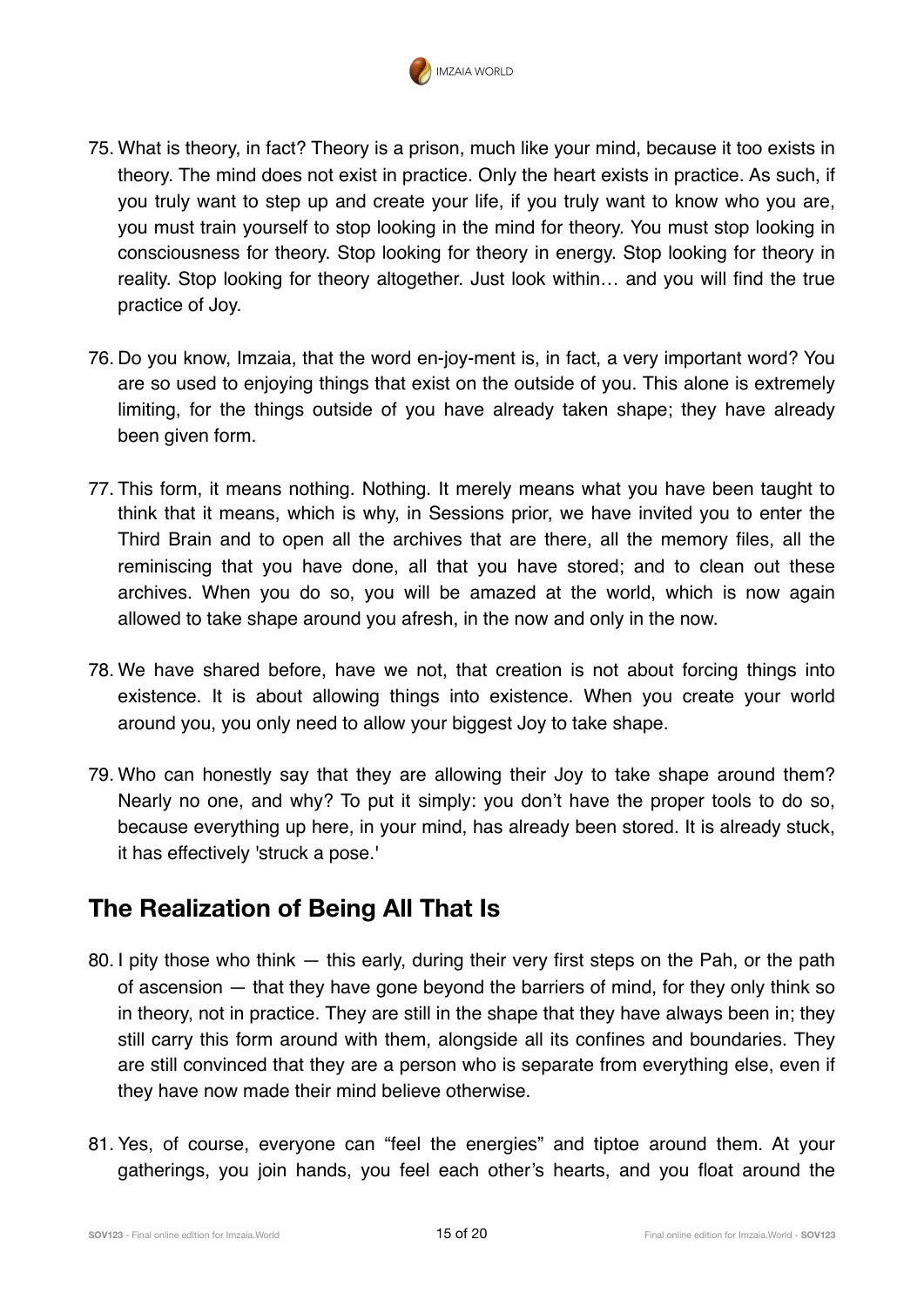

room. You do! And, while we love to see you float — it is always a float fest when we get together, isn't it, Imzaia! — we are even more interested in seeing you empowered, to see you exist in your own center, to see you come to the realization that you are All-That-Is.

- 82. If you are All-That-Is, then indeed, this little bit of information, which you call your personality and that is stuck in your brain, means nothing at all. If you are All-That-Is, then it follows that you created that very brain, as well as the brains of all the people that you have ever met, not to mention each and every thought in the brain of every human being that ever lived.
- 83. If all of this is Truth, then which of the following options remains as illusion? The socalled fact that your memories make you who you are? Or is it the fact that the memory-based, personality version of you is but a limited version of who and what you truly are?
- 84. Are you beginning to understand, Imzaia, why when we enter a space, when we start our discussions with you  $-$  we start by stating, "I Am That I Am?" This is not a limited statement, it has no borders, it is mere potential. Indeed, "I Am That I Am" is an acknowledgement that I am you and that you are me.
- 85. Do you happen to believe that you are a small creature that needs to be very thankful for the fact that I am here right now, talking to you? The truth is, Infinite Creator, that I am just a figment of your creation, as are you. I am just a thought that you have, just like you are.
- 86. This body, this energy, it is all yours, and so it follows that you are all Masters. You have my rebel spirit. You have the smile of Da Ejakasan'da Kuthumi San. You tell bad jokes, just like Da Ojakasan'da Adamus Valen San. You are here for all of us, as in you beats the heart of Da Pah Kwan Yin San. You are radiant as Michael. It is all of you, and there is so much more.
- 87. Today, let it be so that we have successfully shown you that you are these all of these things and more. Let it be understood that, today, right here and now, you have the choice to be who you truly are and to leave the rest of your illusions behind — right now — or, alternatively, to stay in the box of mind-based thinking that I have attempted to help you come to terms with in the form of this Session.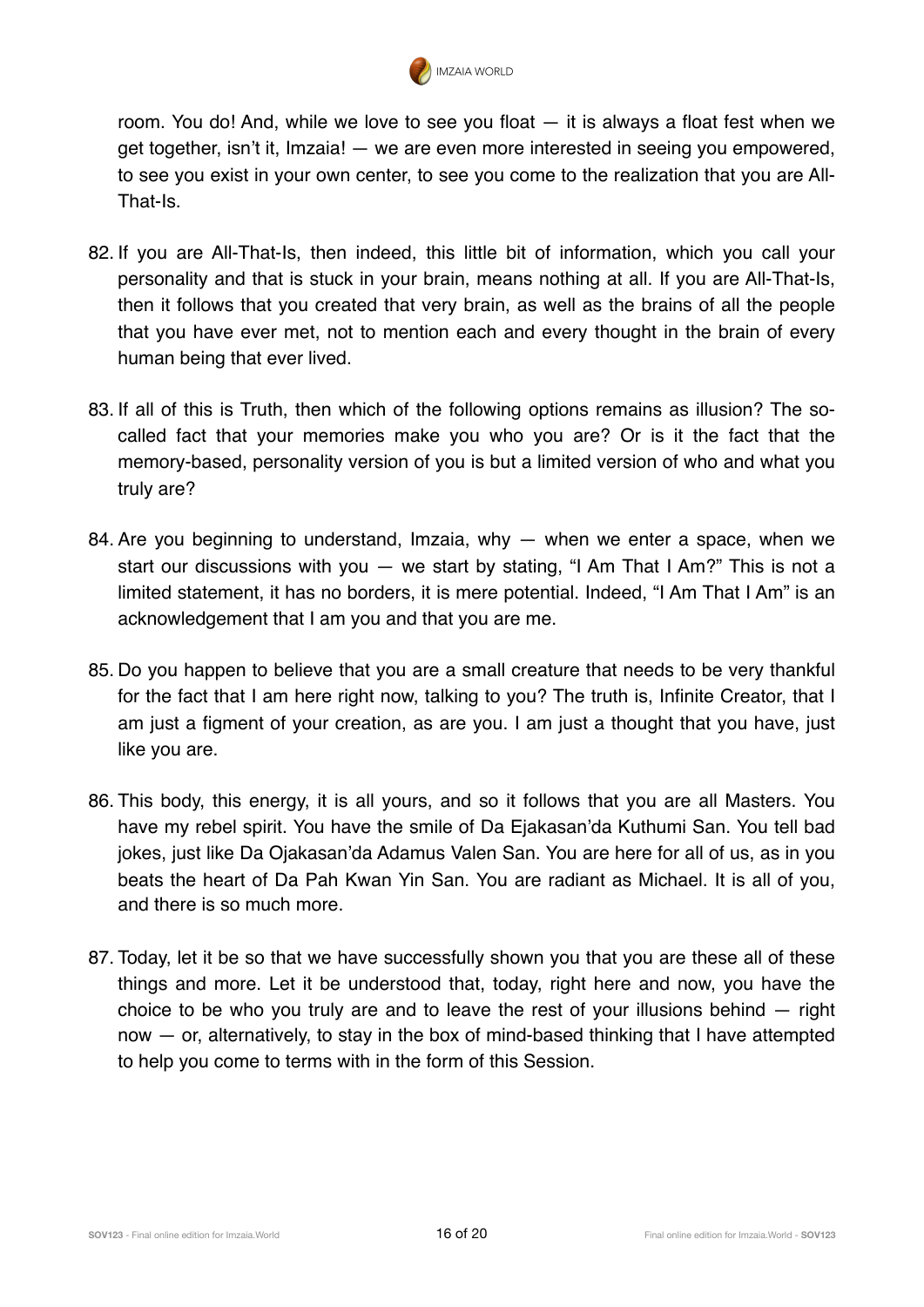

### **Love, Joy, and the Non-Sensic Field**

- 88. Before we conclude this communication with you, we would like to leave you with some extra points for consideration and clarification. First of all: why do we name the nonsensic field in the way that we do? Why do we regularly talk non-sense with you?
- 89. The answer is simple. The difference between a world such as this one that has fully expressed itself in matter already  $-$  and the one that we have touched upon in this Session, is your senses.
- 90. There is one big difference between you and the state we usually exist in, me and my friends, namely that you work with your senses in the way that you do, and we do not. We don't need eyes, ears, or a nose to guide us; we don't need a mouth to express ourselves. We don't work with the sense of touch in the way you do; although, whenever I express here in the way you do every day, I must say that I am quite fond of touch.
- 91. Imagine an existence in a world where all of these things that you see, Imzaia, where all the beauty that you see around you, where all that you smell, where all that you hear, where all that you taste, and where all that you feel… Imagine a way of being where all of your sensations are within, and where you are within all of your sensations. Image a world not built from en-joy-ment, but from in-joy-ment instead. Image a world where you truly are within Love and where Love is within.
- 92. That, Imzaia, is the world from which my Love comes to you, and it is what my Love for you has always been about. I love you, for you are within me and I am within you.
- 93. God, it almost makes me cry, the realization that you are actually connecting to these words and that some of you are actually understanding them. It is wonderful to witness.
- 94. And those who, right now, think that they do not understand: you do! All that makes you believe that you do not, is the mind game you are playing with yourself. That is all it is.
- 95. Contrary to what many of you believe, you never went anywhere, and you are still Home, as you tend to call it. You have merely created the illusion of separateness, and you will learn all about that and how to change it in Sessions to come.
- 96. So, please, enjoy yourself. Please, be in love with yourself. Please, feel your senses and sensations truly on the inside from now on, and dare to look beyond shape and form. Dare to look beyond the box. It will set you free, I guarantee you that it will.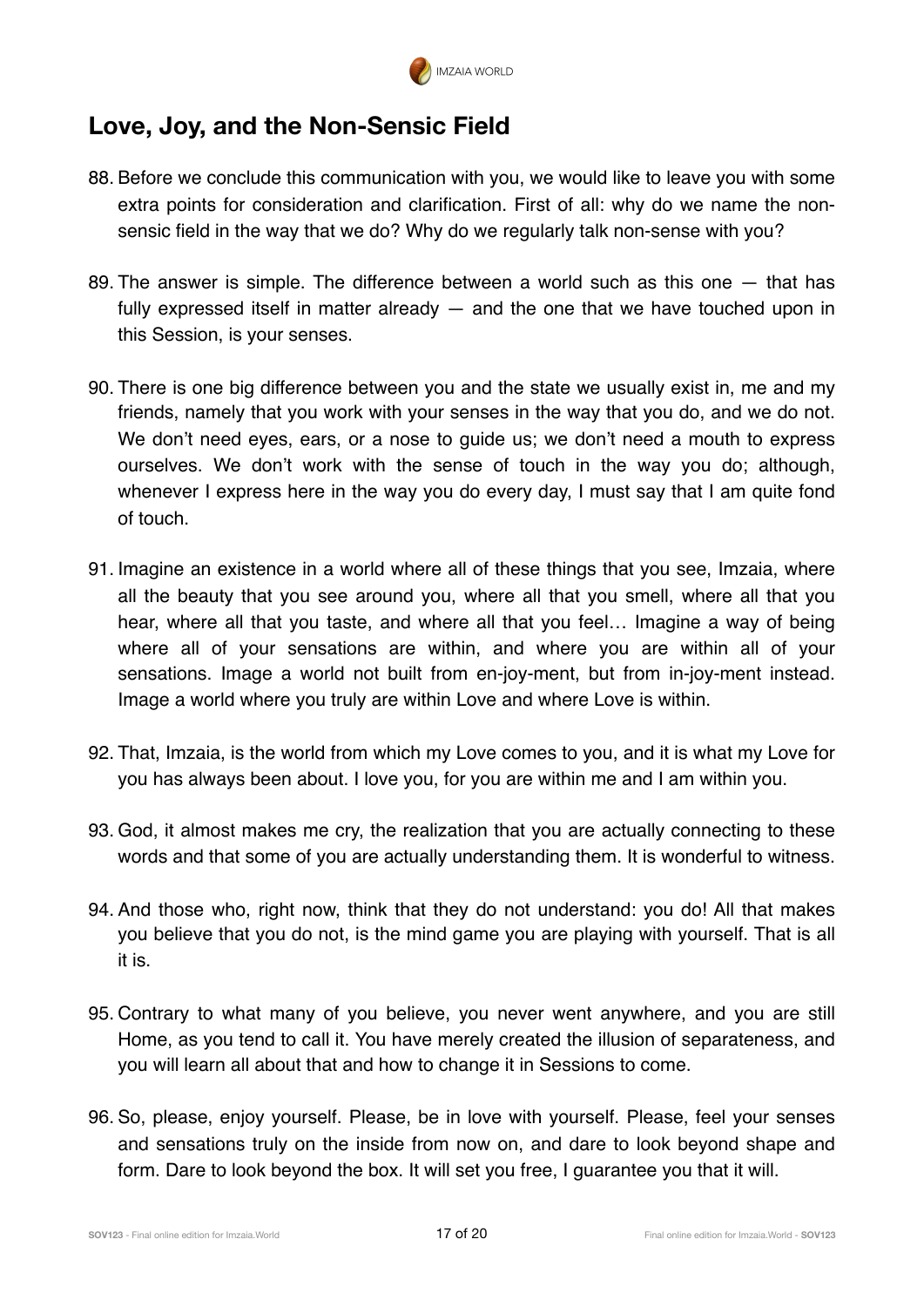

- 97. Then, you will see that you are the Kingdom. Then, you will see that you are the One you have been waiting for. Then, you will see that 'home' has always lived in the hearts and cores of the very cells that make up your body.
- 98. This is why I, and my friends with me, became a teacher. This is why there are more than six hundred of us, at least from the perspective in which you can currently experience us. This is why we have united ourselves in what you call the White Guild, so that we could teach in the most impactful of ways. Each and everyone of you can accomplish the same, and more.

### **Welcome to The White Guild**

- 99. Earlier, I shared with you that Imzaia Consciousness should no longer be, and has never truly been, a place of theory. As such, I would like to take that one step further and attempt to undergo a little experiment with you. It is not kinky or anything like that, so don't worry. I hope some of you are not too disappointed that it isn't.
- 100.The experiment my friends and I wish to undertake, right here and now, is to open up the White Guild to you. Instead of speaking of ourselves as a group of a mere six hundred entities, from this day forth, the invitation stands for you to take our outreached hands and become part of this White Guild, to join forces — and this invitation will always stand from this moment forth, as we no longer wish to see you experience yourselves as beings of separation.
- 101.Perhaps, in the depths of your mind, you are made to feel that you do not belong here yet, that you need to experience more drama, more limitation, and more fear, in the hopes that, maybe, one day, you will find resolution. Don't buy into that limiting perspective. We are here, our arms wide open, welcoming you, as Imzaia Consciousness, into this White Guild, as you have done for us in our shared expression as the Cosmic Twelve. You invited us to be a part of your consciousness and now we return the favor. We invite you to be a part of us while you are still incarnate on this planet. Think big, Imzaia! Think very, very big  $-$  for this is your Truth. This is your Love. This is your Creation.

# **A Note on Creation, Love, and Venus**

102.About this topic, creation, we will return at a later time, so as to discuss it properly. When we do, we will talk about creation and guide you into a practical and direct experience of it, so you can feel the magic that can be found in the mastery of creation.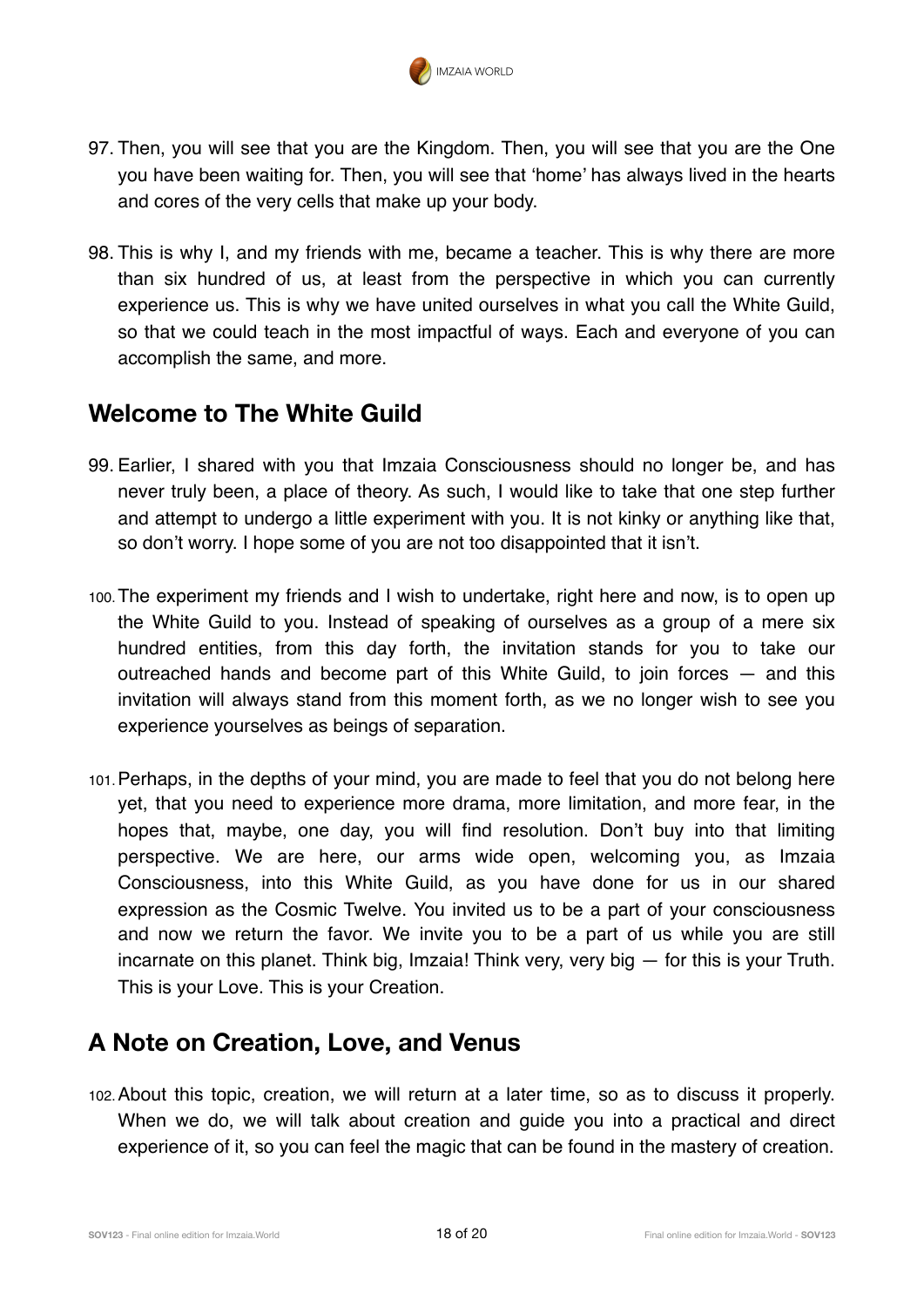

- 103. In order to do so, we will have to discuss with you the Principles of Love, which is important because of that part of you that holds the creative power that is Venus. You know that Venus and the concept of Love are strongly intertwined, but you have no true understanding of what Venus is, not yet anyway. In fact, you have as of yet no idea what the planets in your solar system truly are and what they truly stand for. Most humans, in this modern age, just think that the planets are mere rocks, or balls of gas, drifting in space, being held together by gravity and magnetics, which go hand in hand.
- 104.We will share with you the Principles of Love, from a cosmic angle. We will share with you the blueprint of this universe. We will tell you about the reality of it all, about the architecture of existence itself. This is talking nonsense, indeed. And then, finally, we will listen to your questions. Maybe, just maybe, we will answer a few of them.

#### **Welcome to a World of Freedom**

- 105. Imzaia, as we get ready now to take our leave of you, we tell you that we do not go into the ethers. We do not open a portal and whisk ourselves away, thousands of lightyears into the heart of the Central Sun, where we burst forth into a new dimension. We do not. All that we will do to get to our beloved Central Sun and beyond it, is knock on the door that is your heart space, for remember, the Infinite Creator, the you within you, created the Central Sun within the center of your Akene. That is where we are, always. So, take our invitation. Take it and do with it as you seek. You are welcome to join this collective, this White Guild, once more. We have time. We have space. We have the patience of the cosmos within our heart. If you want to remain in illusion for quite some time to come still, then we will wait, we will watch the flower grow, and we will love every moment of growth that you will emit.
- 106.Show yourself, Imzaia. Show yourself to this world. Feel every one that you love. Feel every one that you are afraid of. Feel each and every being. As you meet them, feel them, running through your blood. Feel how your dimensions connect. Feel how your vibrations sing together. Don't try to know everything all at once — just know that when you need to know, you will know. It is as simple as that. Really.
- 107.What we have shared with you in this Session is the basis of what you will need to build the tools for practical creation exercises that will follow later on. We thank you for accepting this energy.
- 108.We are aware that some of you have heard what we have discussed here before. You have heard it within. If you did, you probably will walk away from this Session, thinking, "This sounds very familiar. This is an acknowledgement of what I already knew." So often, when we have our private conversations with you, this is the way our talks end,